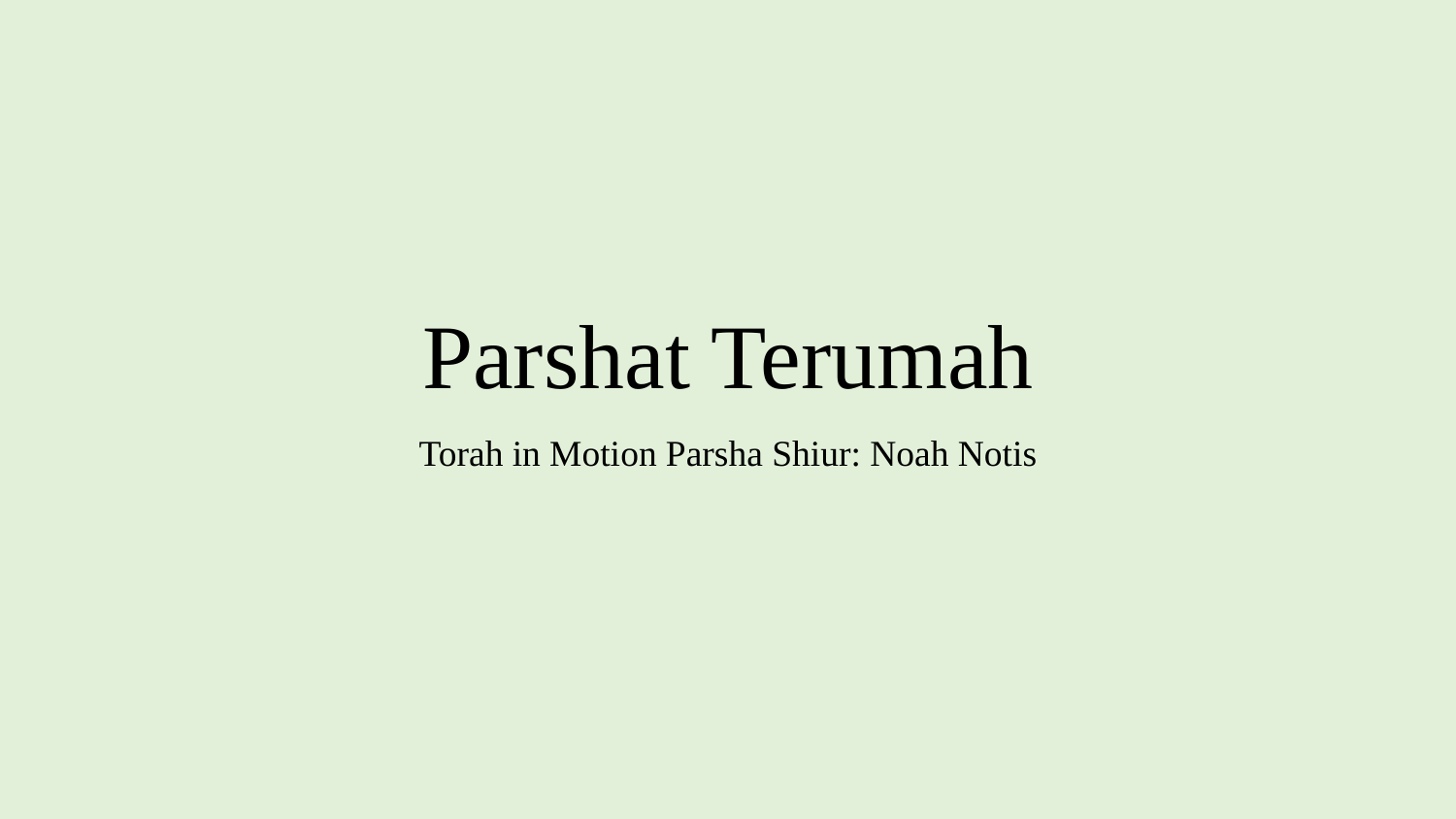# Placing Parshat Terumah

- Progression Sefer Shemot
	- Shemot, Vaera, Bo, Beshalach: The process of the enslavement and liberation of the Israelites in Egypt.
	- Yitro, Mishpatim: The Revelation on Mount Sinai and lawgiving + another covenant and ascent to Mount Sinai.
	- Terumah, Tetzaveh: The commandment to gather materials and build the Mishkan, its vessels, and the Priestly garments.
	- Ki Tissa: Conclusion of the commandments about Mishkan. Story of the Golden Calf, Moshe's prayer and God's forgiveness.
	- Vayakhel, Pekudei: Commandment to gather materials and the construction of the Mishkan.
- Do the topics progress chronologically?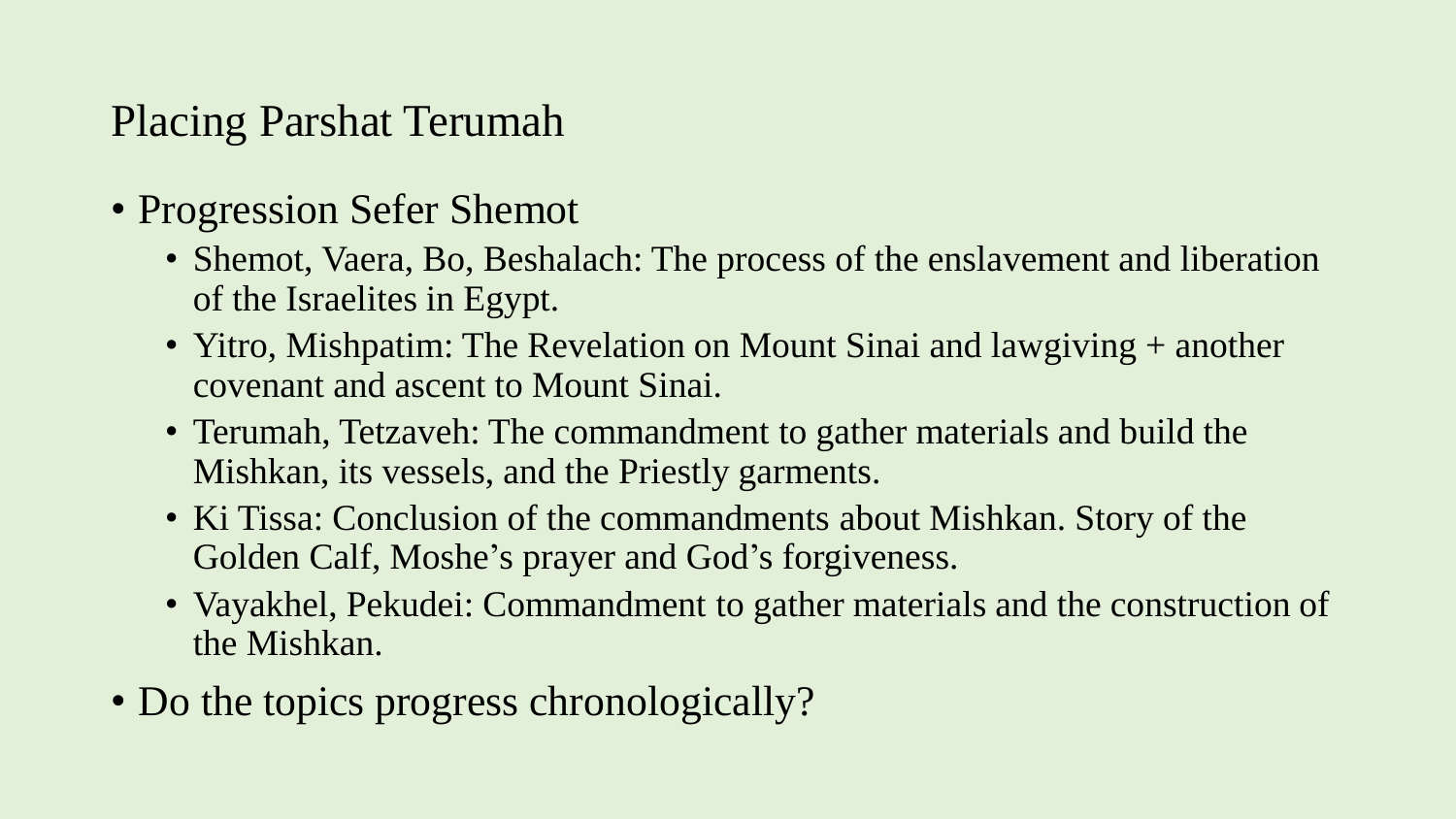# Ein Mukdam Umeuchar Batorah (Source (?))

Bamidbar 1:1

On the first day of the second month, in the second year following the exodus from the land of Egypt, the LORD spoke to Moses in the wilderness of Sinai, in the Tent of Meeting, saying:

### Bamidbar 9:1

The LORD spoke to Moses in the wilderness of Sinai, on the first new moon of the second year following the exodus from the land of Egypt, saying:

#### Rashi Bamidbar 9:1

In the first new moon- The section at the beginning of this book was not said until Iyar, teaching that there is no chronological order in the Torah. Why did the Torah then not open with this? Because this passage implies the negative aspect of Israel, that for all 40 years in the desert they only sacrificed this one Pesach.

במדבר א:א וַיְדַ ב ֵּ֨ ר יְקֹו ָ֧ק אֶ ל־מֹשֶֶׁ֛ ה בְ מִ דְ בַַּ֥ר סִ ינַַ֖י בְ אֹֹ֣ הֶ ל מֹוע ֵ֑ד **בְּ אֶ חָ ד֩ לַ ח ֹ֨ דֶ ׁש**  ָ**ֿהַשֵּׁנִי בַּשָּׁנֵה הַשֵּׁנִית לְּצֵאתֶם מֵאֶרֶץ מִצְרֵיִם** לֵאמְׂר:

#### במדבר ט:א

ֿוַיְדַבֵּר יְקֹוֶק אֶל־מֹשֶׁה בְמִדְבַּר־סִינַי **בַּשָׁנָה הַשֵּׁנִית לְצֵאתָם ְמֵאֶרֶץ מִצְרֵיִם בַּחָדֶשׁ הָרִאשָׁוֹן** לֵאמְׂר:

רש"י במדבר פרשת בהעלותך פרק ט פסוק א

)א( בחדש הראשון - פרשה שבראש הספר לא נאמרה עד אייר,למדת שאין סדר מוקדם ומאוחר בתורה. ולמה לא פתח בזו, מפני שהוא גנותן של ישראל, שכל ארבעים שנה שהיו ישראל במדבר לא הקריבו אלא פסח זה בלבד: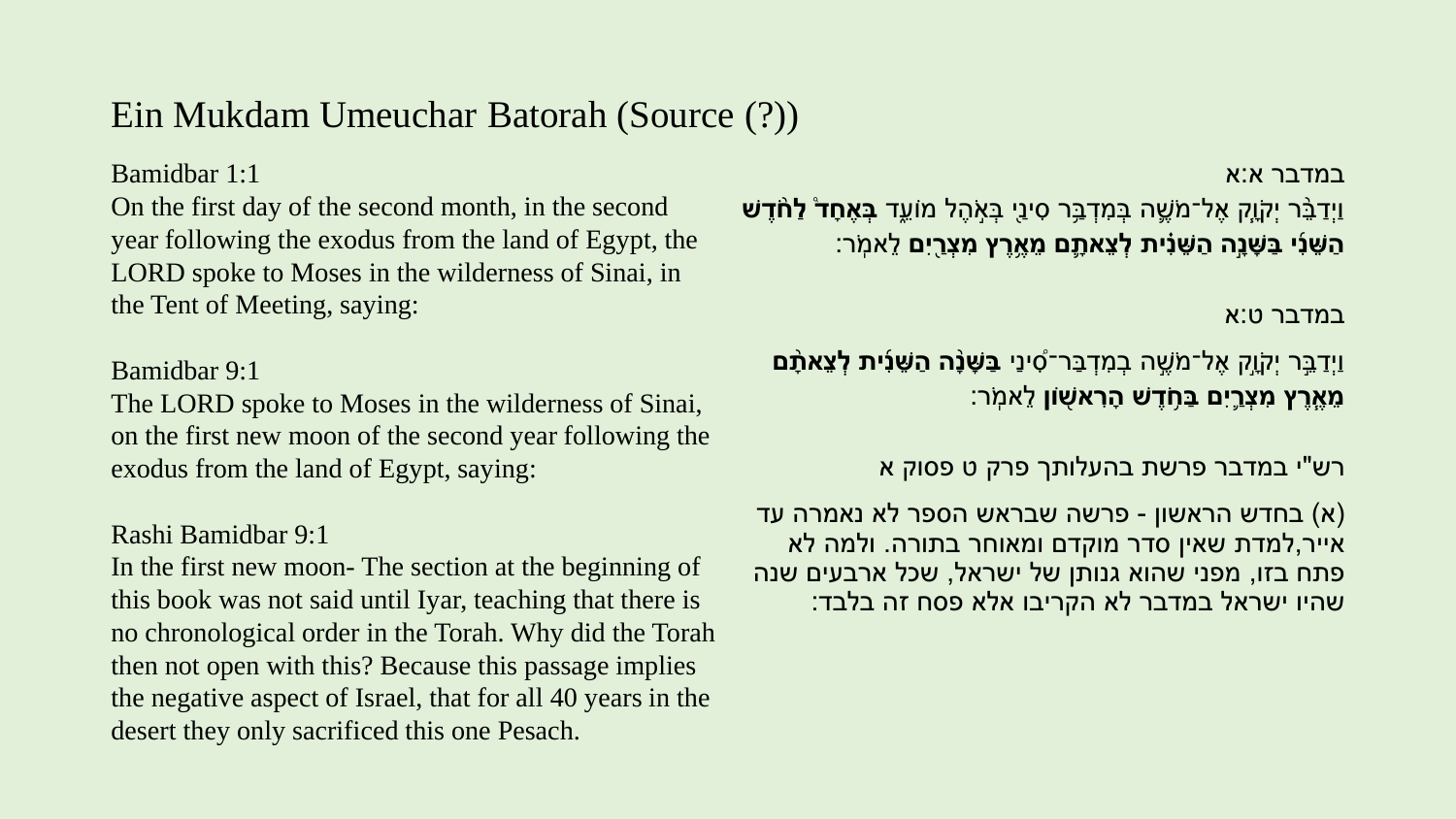## Ein Mukdam Umeuchar Batorah (Ramban)

Ramban Bamidbar 9:1

In the first new moon- From here our Sages said, "There is no order in the Torah," and the reason that this passage was placed later than the first passage (i.e. Bamidbar 1-8) is that before Sefer Bamidbar mentioned the commandments relevant for the Israelites' time in the desert, it first wanted to conclude with the setup of the Mishkan in the camp, etc., only afterwards returning to discuss the commandment of Pesach.

### Ramban Bamidbar 16

The Ibn Ezra explained that Korach's rebellion took place in Midbar Sinai… And this accords with the opinion of Ibn Ezra, who frequently uses the principle of "Ein Mukdam Umeuchar." However, I already wrote that in my opinion, all of the Torah is in chronological order, aside from the cases when it is explicitly to the contrary, and even there, there must be a good reason for the chronological break.

רמב"ן במדבר פרק ט פסוק א

)א( בשנה השנית לצאתם מארץ מצרים בחדש הראשון - מכאן אמרו חכמים (ספרי בהעלותך סד, פסחים ו ב) אין מוקדם ומאוחר בתורה. וטעם האיחור הזה היה, כי כאשר בא הספר הזה הרביעי להזכיר המצות שנצטוו ישראל במדבר סיני <u>לשעתם, רצה להשלים ענין אהל מועד ותקונו כל ימי המדבר...</u> רמב"ן במדבר פרק טז

ואמר רבי אברהם כי זה הדבר היה במדבר סיני... וזה מדעתו של רבי אברהם שהוא אומר במקומות רבים אין מוקדם ומאוחר <u>בתורה לרצונו. וכבר כתבתי (לעיל ט א) כי על דעתי כל התורה</u> כסדר זולתי במקום אשר יפרש הכתוב ההקדמה והאחור, וגם שם לצורך ענין ולטעם נכון, אבל היה הדבר הזה במדבר פארן בקדש ברנע אחר מעשה המרגלים: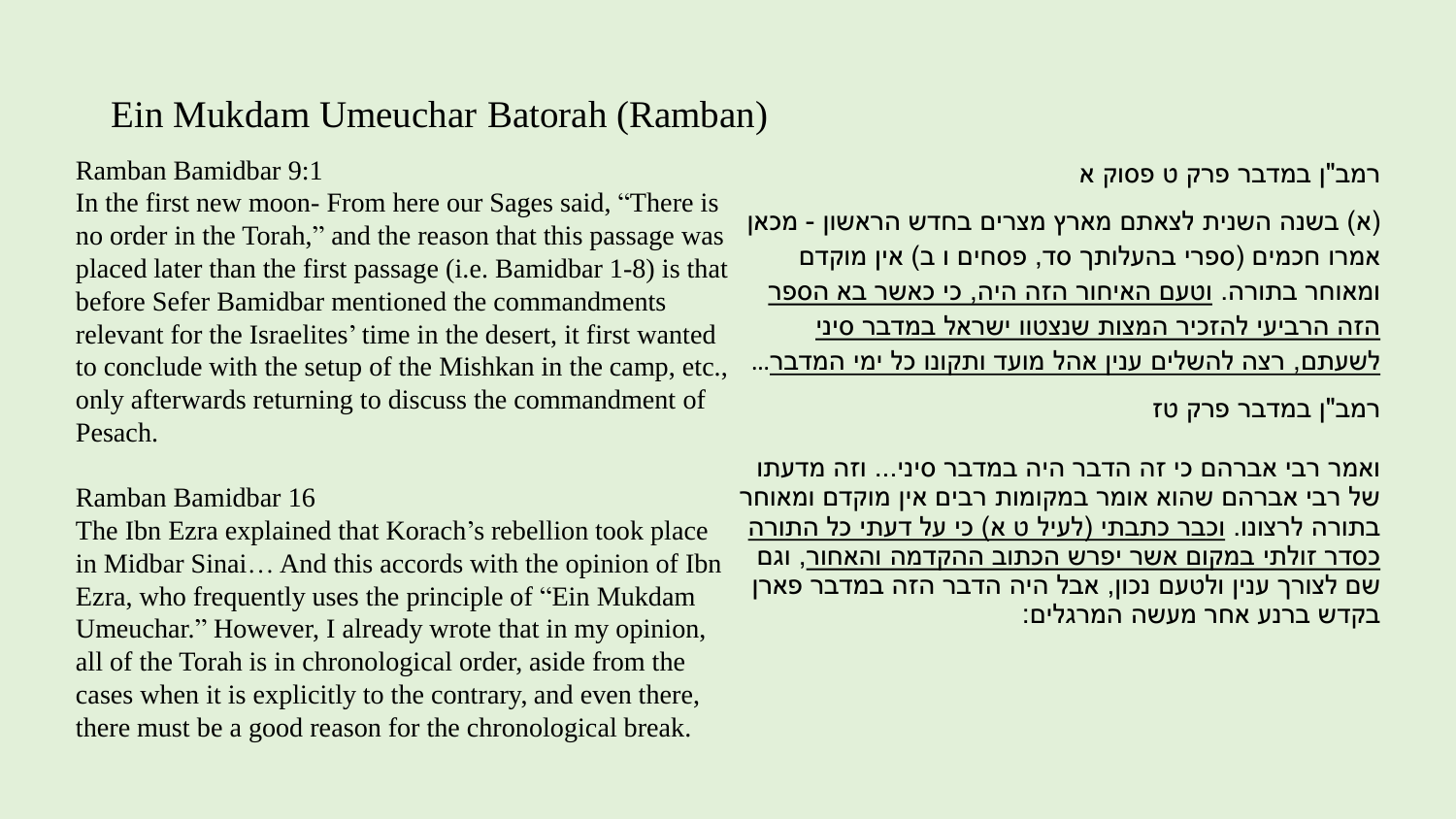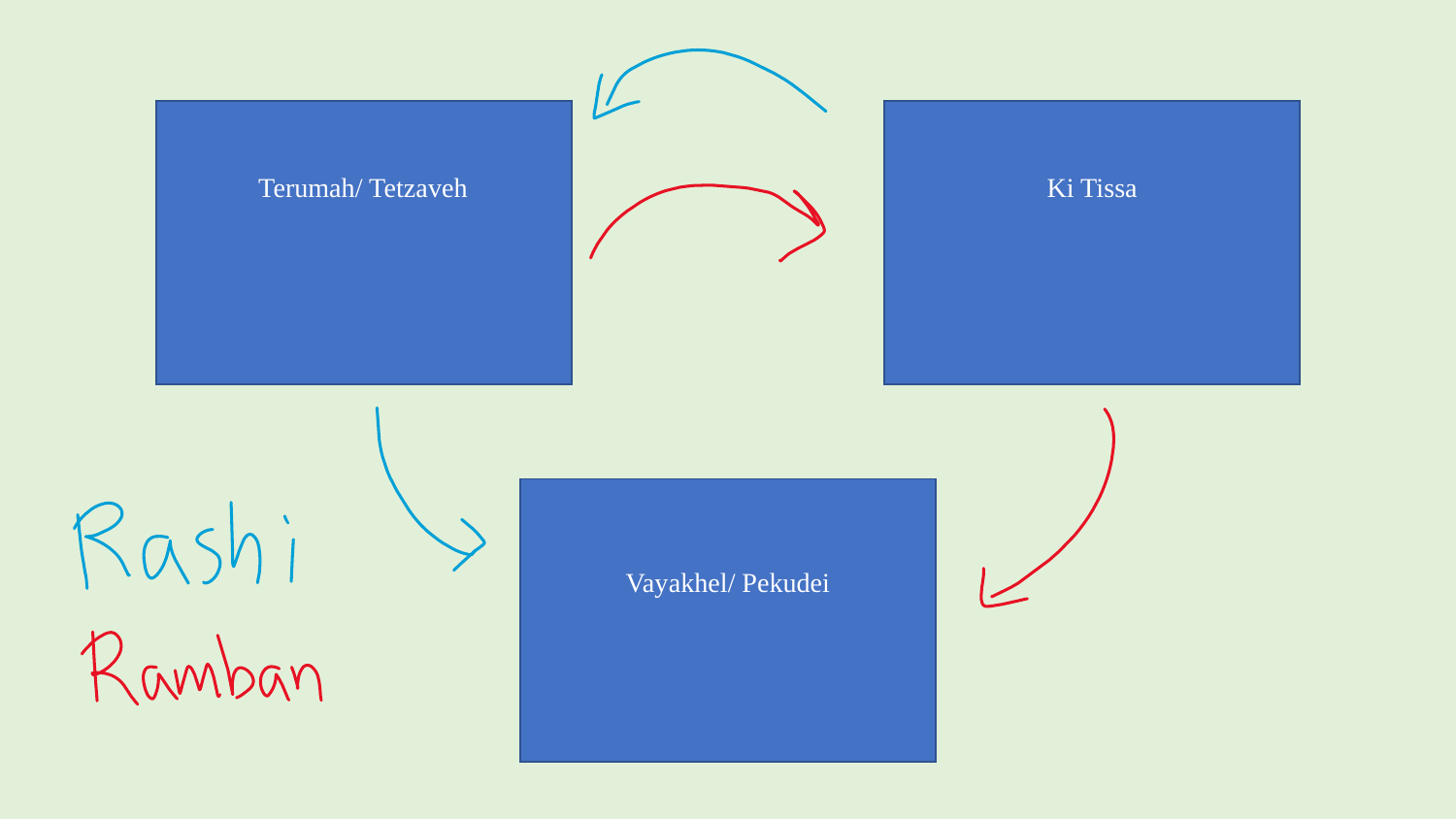# Ramban's Interpretation of the Mishkan (The Tent of Revelation)

Ramban Bamidbar 25:2 (tr. Chavel on Sefaria)

Therefore He first commanded concerning the Tabernacle, so that He have amongst them a house dedicated to His name, from where He would speak with Moses and command the children of Israel. Thus the main purpose of the Tabernacle was to contain a place in which the Divine Glory rests, this being the ark, just as He said, *And there will I meet with thee, and I will speak with thee from above the ark-cover*. Therefore He first gave the commandment about the ark and the ark-cover, for they are first in importance. Next to the ark He gave the commandment about the table and the candelabrum, which are vessels just like the ark, and because they indicate the purpose for which the Tabernacle was made. Moses, however, preceded to mention in the section of *Vayakheil: the Tabernacle, its Tent, and its covering*, *And then in the following verse mentioned: the ark…* and in that order Bezalel made them [first the Tabernacle and then the ark], because from the practical end it is proper to build the house first [and then make its vessels]. The secret of the Tabernacle is that the Glory which abode upon Mount Sinai [openly] should abide upon it in a concealed manner.

#### Ramban Shemot 35:1

… For once Hashem had been appeased and gave Moshe the second tablets, and made a new covenant with him, the people returned to their original status and the love of their youth. It was clear that the Presence of God would be in their midst as He had initially commanded, as the verse says, "And make a *mikdash* for me and I will dwell among you." Thus, Moshe now commanded them in all that he had originally been instructed.

רמב"ן שמות פרק כה:ב

ולכן צוה תחלה על דבר המשכן שיהיה לו בית בתוכם מקודש לשמו, ושם ידבר עם משה ויצוה את בני ישראל. והנה עקר החפץ במשכן הוא מקום מנוחת השכינה שהוא הארון, כמו שאמר (להלן כה כב) ונועדתי לך שם ודברתי אתך מעל הכפרת, על כן הקדים הארון והכפרת בכאן כי הוא מוקדם במעלה, וסמך לארון השלחן והמנורה שהם כלים כמוהו, ויורו על ענין המשכן שבעבורם נעשה. אבל משה הקדים בפרשת ויקהל את המשכן את אהלו ואת מכסהו (להלן לה יא), וכן :עשה בצלאל (להלן לו א), לפי שהוא הראוי לקדם במעשה וסוד המשכן הוא, שיהיה הכבוד אשר שכן על הר סיני שוכן עליו בנסתר

#### רמב"ן שמות פרק לה

(א) ויקהל משה את כל עדת בני ישראל -...<u>כי כיון שנתרצה</u> להם הקדוש ברוך הוא ונתן לו הלוחות שניות וכרת עמו ברית חדשה שילך השם בקרבם, הנה חזרו לקדמותם ולאהבת כלולותם, ובידוע שתהיה שכינתו בתוכם כענין שצוהו תחלה, כמו שאמר (לעיל כה ח) ועשו לי מקדש ושכנתי בתוכם, ולכן צוה אותם משה עתה בכל מה שנצטוה מתחלה: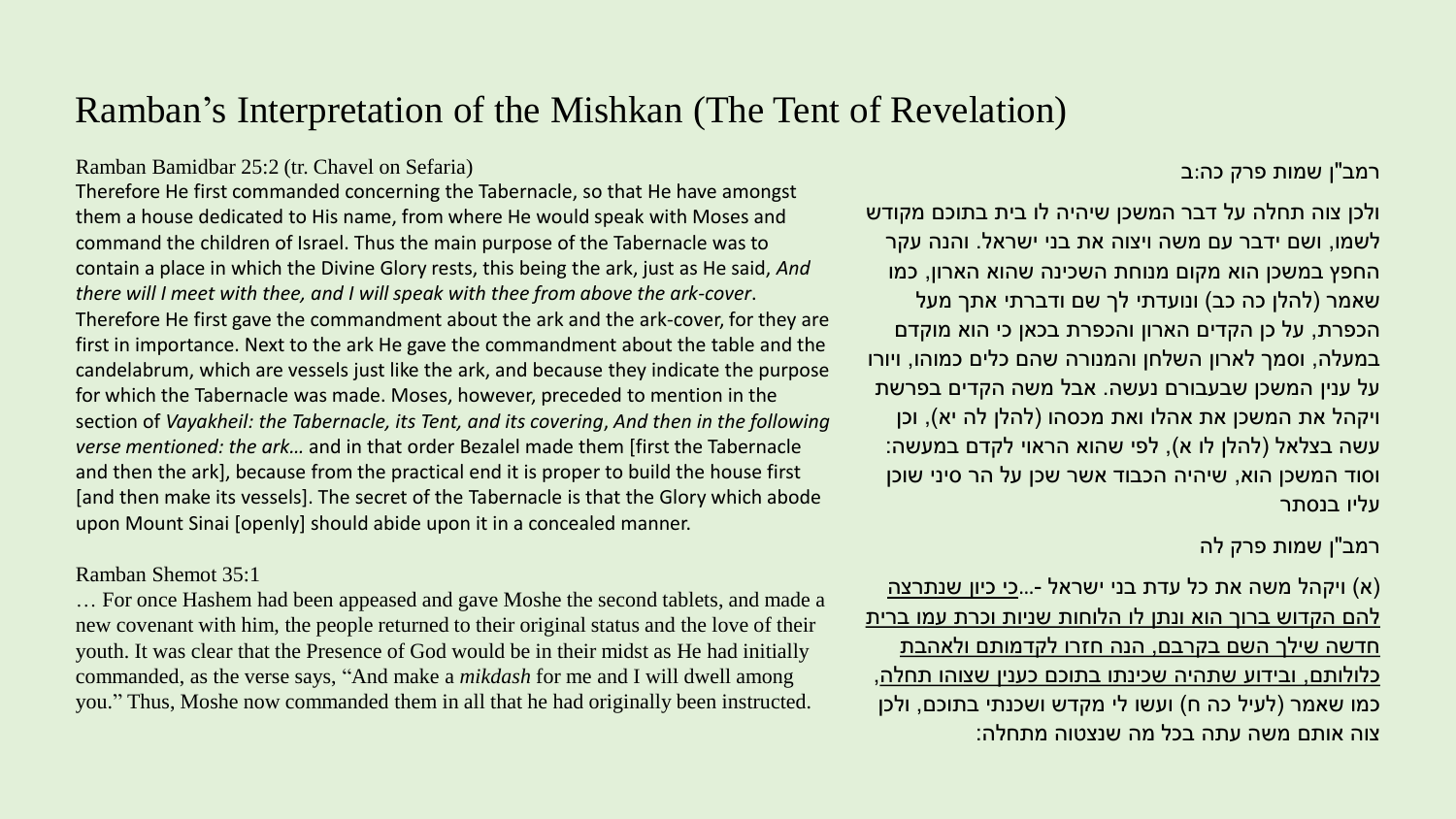# Ramban's Interpretation of the Mishkan (Placement in Sefer Shemot)

Ramban Shemot Introduction (tr. Chavel from Sefaria)

In the Book of Genesis, which is the book of Creation, the Torah completed the account of how the world was brought forth from nothingness and how everything was created, as well as an account of all the events which befell the patriarchs, who are a sort of creation to their seed. All the events that happened to them were symbolic occurrences, indicating and foretelling all that was destined to come upon their seed. After having completed the account of creation, the Torah begins another book concerning the subject that had been alluded to in those symbolic events [recorded in the Book of Genesis].

The Book of V'eileh Shemoth was set apart for the story of the first exile, which had been clearly decreed, and the redemption there from. This is why He reverted and began [this second book of the Torah] with the names of those persons who went down to Egypt, and mentioned their total number, although this had already been written. It is because their descent thereto constituted the beginning of the exile, which began from that moment on. Now the exile was not completed until the day they returned to their place and were restored to the status of their fathers. When they left Egypt, even though they came forth from the house of bondage, they were still considered exiles because they were *in a land that is not theirs*, entangled in the desert. When they came to Mount Sinai and made the Tabernacle, and the Holy One, blessed be He, caused His Divine Presence to dwell again amongst them, they returned to the status of their fathers when *the 'sod eloka' (counsel of G-d) was upon their tents* and "they were those who constituted the Chariot of the Holy One." Then they were considered redeemed. It was for this reason that this second book of the Torah is concluded with the consummation of the building of the Tabernacle, and the glory of the Eternal filling it always.

רמב"ן שמות הקדמה

השלים הכתוב ספר בראשית שהוא ספר היצירה בחדוש העולם ויצירת כל נוצר ובמקרי האבות שהם כענין יצירה לזרעם מפני שכל מקריהם ציורי דברים לרמוז ולהודיע כל עתיד לבא להם ואחרי שהשלים היצירה התחיל ספר אחר בענין המעשה הבא מן הרמזים ההם ונתיחד ספר ואלה שמות בענין הגלות הראשון הנגזר בפי' ובגאולה ממנו ולכן חזר והתחיל בשמות יורדי מצרים ומספרם אף על פי שכבר נכתב זה בעבור כי ירידתם שם הוא ראשית הגלות כי מאז הוחל. והנה הגלות איננו נשלם עד יום שובם אל מקומם ואל מעלת אבותם ישובו. וכשיצאו ממצרים אף על פי שיצאו מבית עבדים עדיין יחשבו גולים כי היו בארץ לא להם נבוכים במדבר **וכשבאו אל הר סיני ועשו המשכן ושב הקדוש ברוך הוא והשרה שכינתו ביניהם אז שבו אל מעלות אבותם** שהיה סוד אלוה עלי אהליהם והם הם המרכבה ואז נחשבו גאולים ולכן נשלם הספר הזה בהשלימו ענין המשכן ובהיות כבוד ה' מלא אותו תמיד: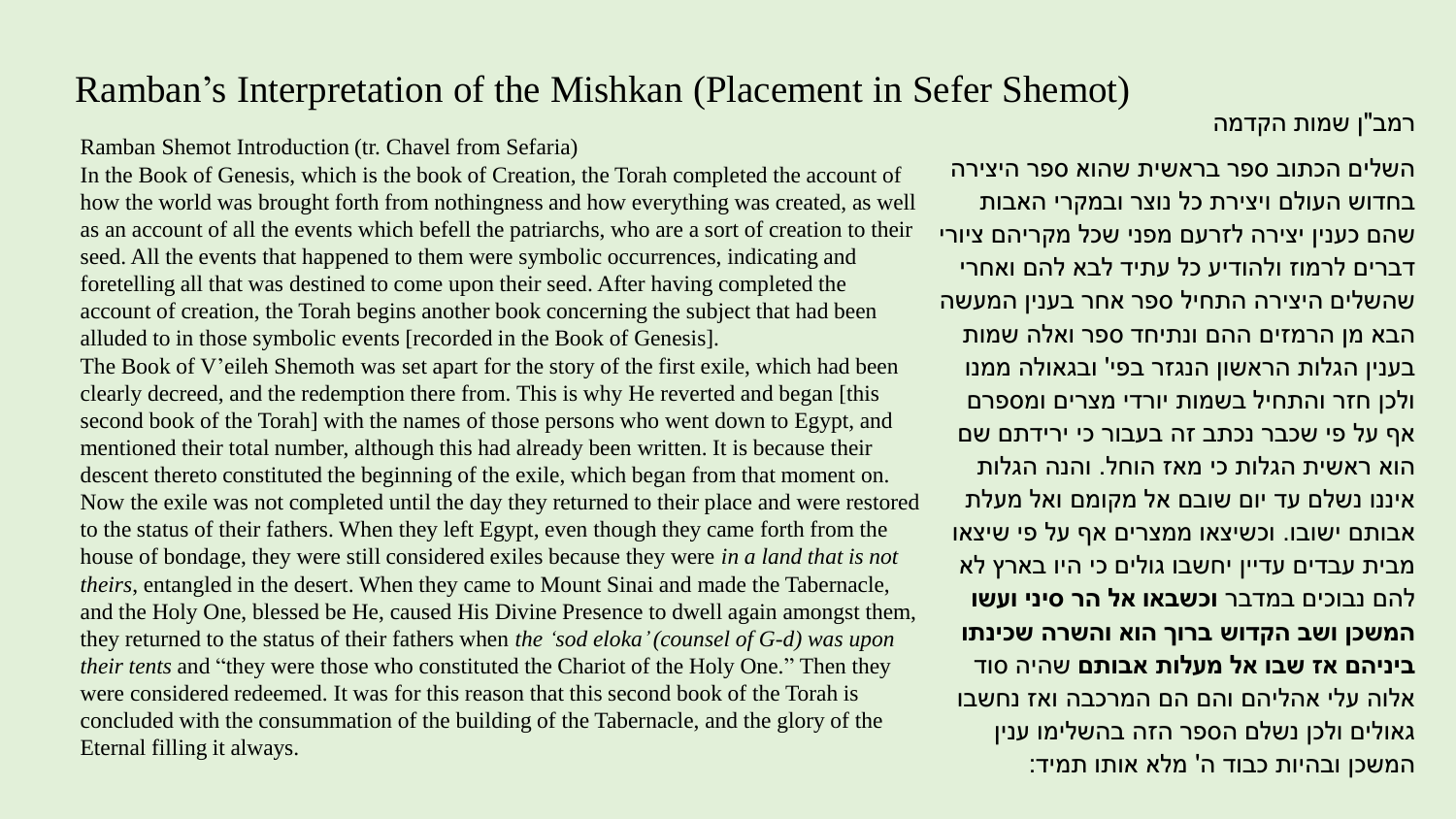# Rashi's Interpretation of the Mishkan (Ordering)

Rashi Shemot 31:18

And He gave Moshe- "Ein Mukdam umeuchar batorah." The Sin of the Calf preceded the commandment of the Mishkan many days, for the Tablets were smashed on the 17<sup>th</sup> of Tammuz and on Yom Kippur Hashem was appeased. The day after Yom Kippur, the people began donating to the Mishkan and the Mishkan was built on the first of Nissan.

### Rashi Shemot 33

On the tenth of Tishrei, Hashem made up with Israel with joy and a full heart, and said to Moshe "I have forgiven you according to your words," and gave him the second tablets. Moshe them descended and commanded the people regarding the crafting of the Mishkan. They worked on the Mishkan until the First of Nissan, and once the Mishkan was erected, Hashem only spoke to Moshe from the Tent of Meeting.

רש"י שמות פרשת כי תשא פרק לא

)יח( ויתן אל משה וגו' - אין מוקדם ומאוחר בתורה. מעשה העגל קודם לצווי מלאכת המשכן ימים רבים היה, שהרי בשבעה עשר בתמוז נשתברו הלוחות, וביום הכפורים נתרצה הקדוש ברוך הוא לישראל, ולמחרת התחילו בנדבת המשכן והוקם באחד בניסן:

רש"י שמות פרשת כי תשא פרק לג

ושב אל המחנה - ...בעשרה בתשרי נתרצה הקדוש ברוך הוא לישראל בשמחה ובלב שלם, ואמר לו למשה סלחתי כדברך, ומסר לו לוחות אחרונות. וירד והתחיל לצוותם על מלאכת המשכן ועשאוהו עד אחד בניסן, ומשהוקם לא נדבר עמו עוד אלא מאהל מועד: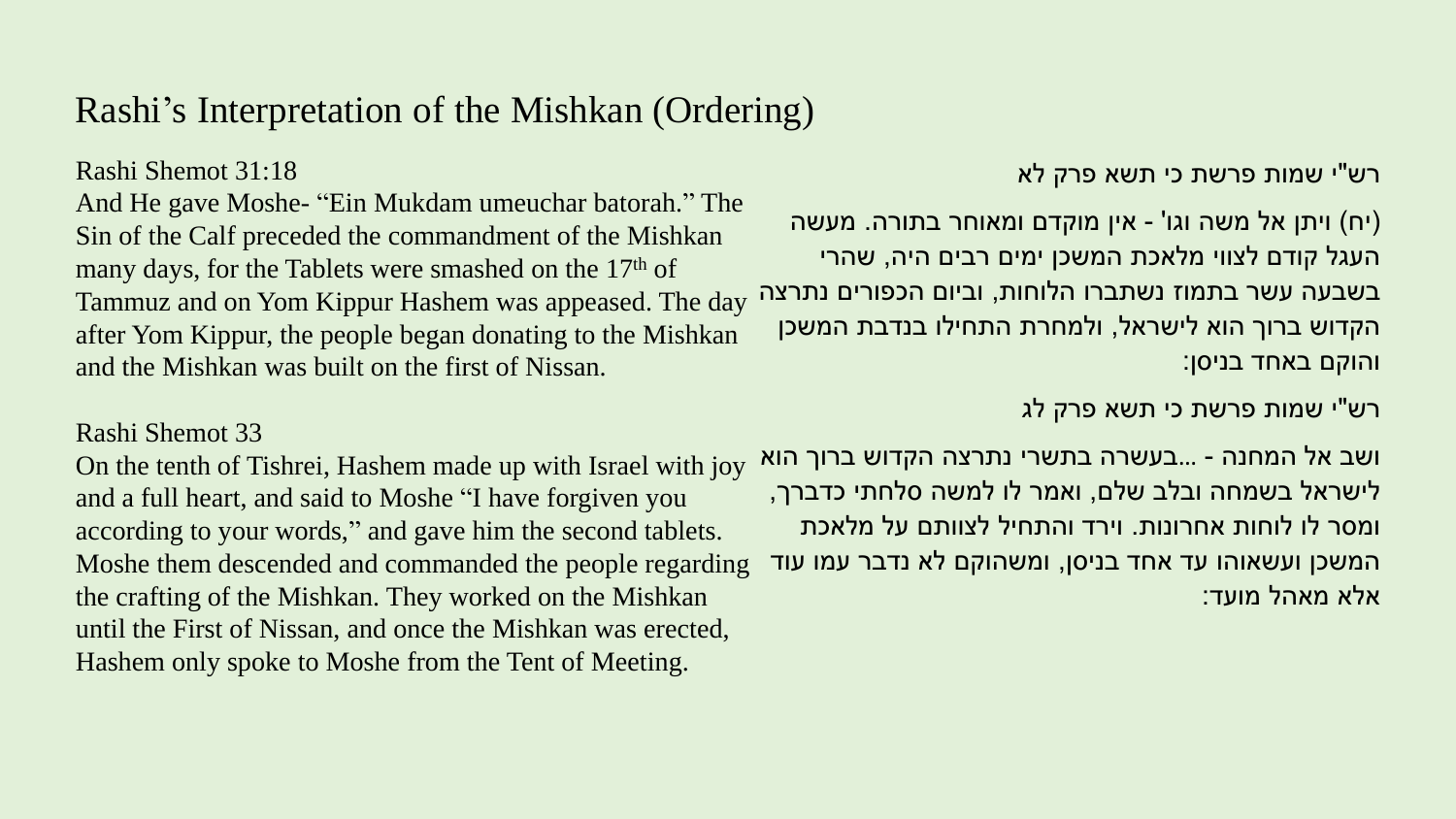# Rambam *Guide* III:42

It is, namely, impossible to go suddenly from one extreme to the other: it is therefore according to the nature of man impossible for him suddenly to discontinue everything to which he has been accustomed. Now God sent Moses to make [the Israelites] a kingdom of priests and a holy nation (Exod. 19:6) by means of the knowledge of God... But the custom which was in those days general among all men, and the general mode of worship in which the Israelites were brought up, consisted in sacrificing animals in those temples which contained certain images, to bow down to those images, and to burn incense before them... For this reason God allowed these kinds of service to continue; He transferred to His service that which had formerly served as a worship of created beings, and of things imaginary and unreal, and commanded us to serve Him in the same manner; viz., to build unto Him a temple; comp. "**And they shall make unto me a sanctuary**" (Exod. 25:8); to have the altar erected to His name; comp. "**An altar of earth thou shalt make unto me**" (ibid. 20:21); to offer the sacrifices to Him… (Friedlander translation)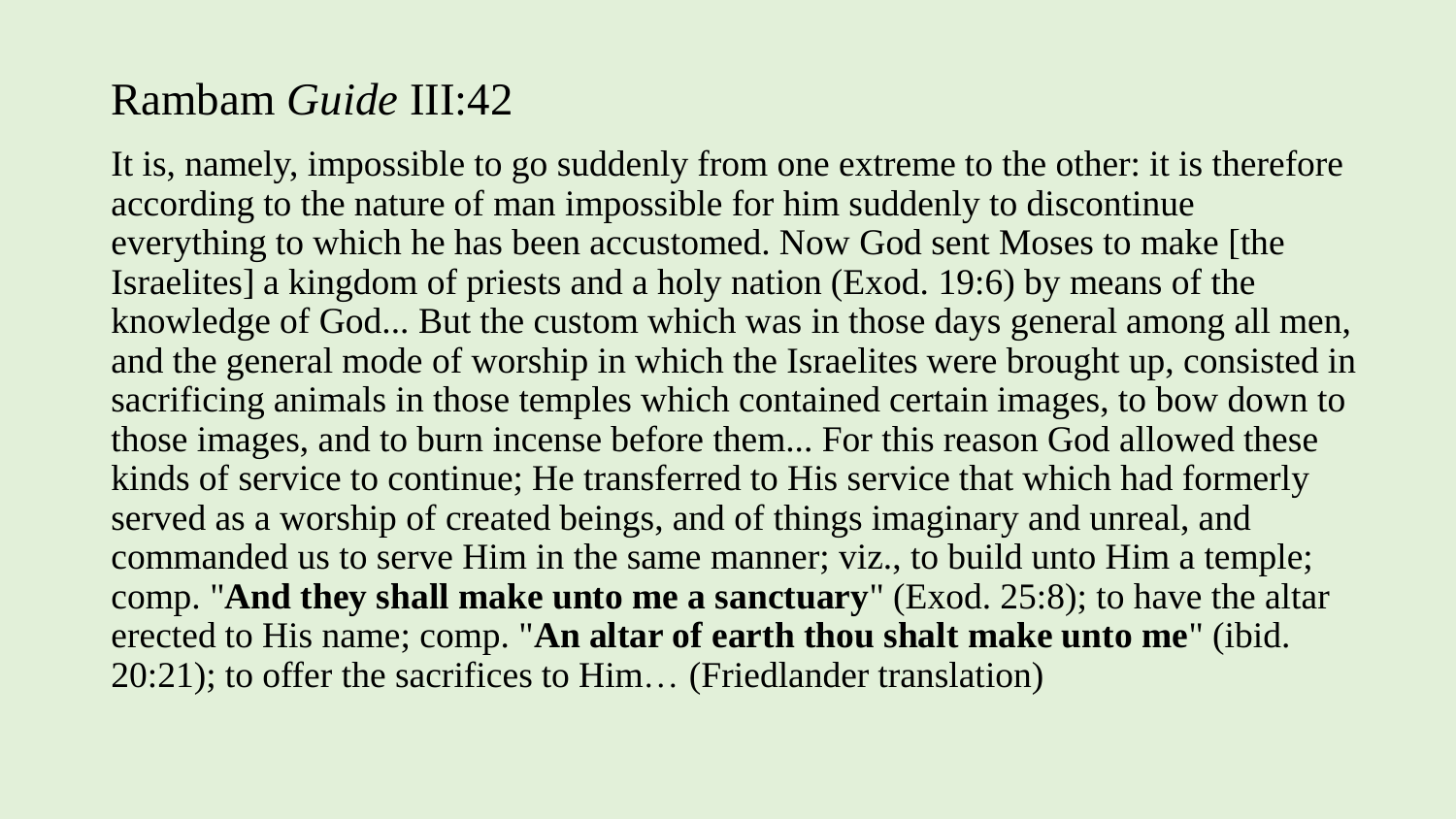# Seforno's Interpretation of the Mishkan (Ordering)

Seforno Shemot 24:18

The verse commanding the Mishkan is, "Make for me a *mikdash* and I shall dwell amongst you," as opposed to what was mentioned earlier, "In any place that you mention my name, there I shall come and bless you." But now, they require priests, and the Tribe of Levi was not chosen until the Sin of the Calf.

#### Seforno Shemot 31:18

It explains the reason why the people did not achieve the *telos*  designated for them during the Giving of the Torah, when the verse says, "You shall be for me a Kingdom of Priests and a Holy Nation," and, "In any place that you mention my name, there I shall come and bless you," and instead they needed to make a Mishkan, and it explains that this shift was due to the evil choice of Israel. For at the end of the first forty days, God gave the Tablets to sanctify the people to all be priests, but they rebelled and fell from their status…

ספורנו שמות פרק כד

)יח( ויהי משה בהר... וזה בעצמו באר באמרו **ועשו לי מקדש ושכנתי בתוכם** (להלן כה, ח) לא כמו שיעד קודם לכן, כאמרו **מזבח אדמה תעשה לי בכל המקום אשר אזכיר את שמי אבא אליך** (לעיל כ, כא) אבל עתה יצטרך לכהנים, וזה בעצמו התבאר באמרו ואתה הקרב אליך את אהרן אחיך (להלן כח, א). והנה לא נבחר שבט לוי לשרת עד אחר מעשה העגל, כמו שהעיד באמרו בעת ההיא הבדיל ה' את שבט הלוי לשרתו ולברך בשמו )דברים י, ח(.

ספורנו שמות פרק לא:יח

פירש הטעם מפני מה לא הושג התכלית שיעד האל יתברך במתן תורה, באמרו ואתם תהיו לי ממלכת כהנים וגוי קדוש (לעיל יט, א) ובאמרו מזבח אדמה תעשה לי בכל המקום אבא אליך (שם כ, כא) עד שהוצרך לעשות משכן, והודיע שקרה זה בסבת רוע בחירת ישראל. כי אמנם בסוף ארבעים יום הראשונים נתן הלוחות מעשה אלקים לקדש את כלם לכהנים וגוי קדוש ככל דברו הטוב. והמה מרו והשחיתו דרכם ונפלו ממעלתם, כמו שהעיד באמרו ויתנצלו בני ישראל את עדים מהר חורב (להלן לג, ו):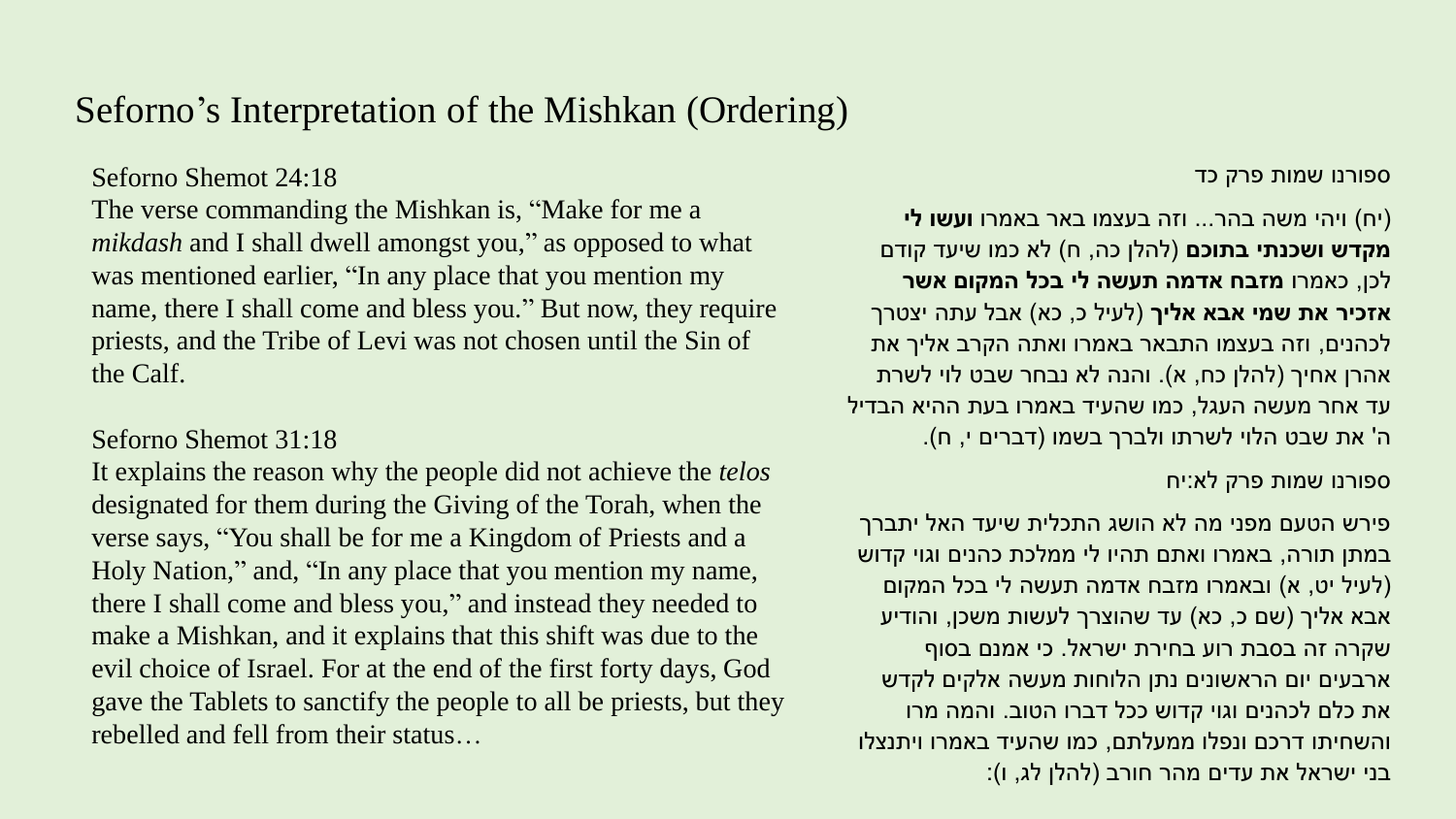# Aron Kodesh

**10** And they shall make an ark of acacia-wood: two cubits and a half shall be the length thereof, and a cubit and a half the breadth thereof, and a cubit and a half the height thereof. **11** And thou shalt overlay it with pure gold, within and without shalt thou overlay it, and shalt make upon it a crown of gold round about. **12** And thou shalt cast four rings of gold for it, and put them in the four feet thereof; and two rings shall be on the one side of it, and two rings on the other side of it. **13** And thou shalt make staves of acacia-wood, and overlay them with gold. **14** And thou shalt put the staves into the rings on the sides of the ark, wherewith to bear the ark. **15** The staves shall be in the rings of the ark; they shall not be taken from it. **16** And thou shalt put into the ark the testimony which I shall give thee.

י וְעָשָׂוּ אֲרָוֹן עֲצֵי שָׁטֵֶים אַמָּתַ**ּיִם וְחֵצִי אָרְכֹּ**וֹ וְאַמֶּה וָחֵצִי ֹרְחְבֹּוֹ וְאַמֶּה וְחֻצִי קֹמָתְוֹ:

יא וְצִפִּיתָ אֹתוֹ זָהֶב טָהוֹר מִבַּיִת וּמִחָוּץ תְּצַפֵּנּוּ וְעָשֶׂיתָ ֿעָלֵיו זֵר זָהָב סָבִיב:

יב וְיַצַּקְתָּ לּוֹ אַרְבַּעֹ טַבְּעָׂת זָהָב וְנֵתַתָּה עַל אַרְבַּע ּפַעֲמֹתֶיו וּשְׁתֵּי טַבָּעֹׁת עַל־צַלְעוֹ הָאֶחָת וּשְׁתֵּי טַבָּעֹֹת ֿעַל־צַלְעָוֹ הַשֶּׁנֵית:

יג וְעָשִׂיתָ בַדֵּי עֲצֵי שָׁטֵֵים וְצִפִּיתָ אֹתָם זָהֲב:

יד וְהֵבֶאתָ אֶת־הַבַּדִּים בַּטַבָּעֹׁת עַל צַלְעִׂת הָאָרֶן לָשֵׂאת ּאֶת־הָאָרֶׂן בָּהֱם:

ֿטו בְּטַבָּעֹת הָאָרֹׂן יִהְיוּ הַבַּדֶּים לָא יָסֻרוּ מִמֱנּוּ:

ֿטז וְנָתַתָּ אֶל־הָאָרֶן אֵת הָעֵדֶת אֲשֶׁר אֶתֶּן אֵלֶיךָ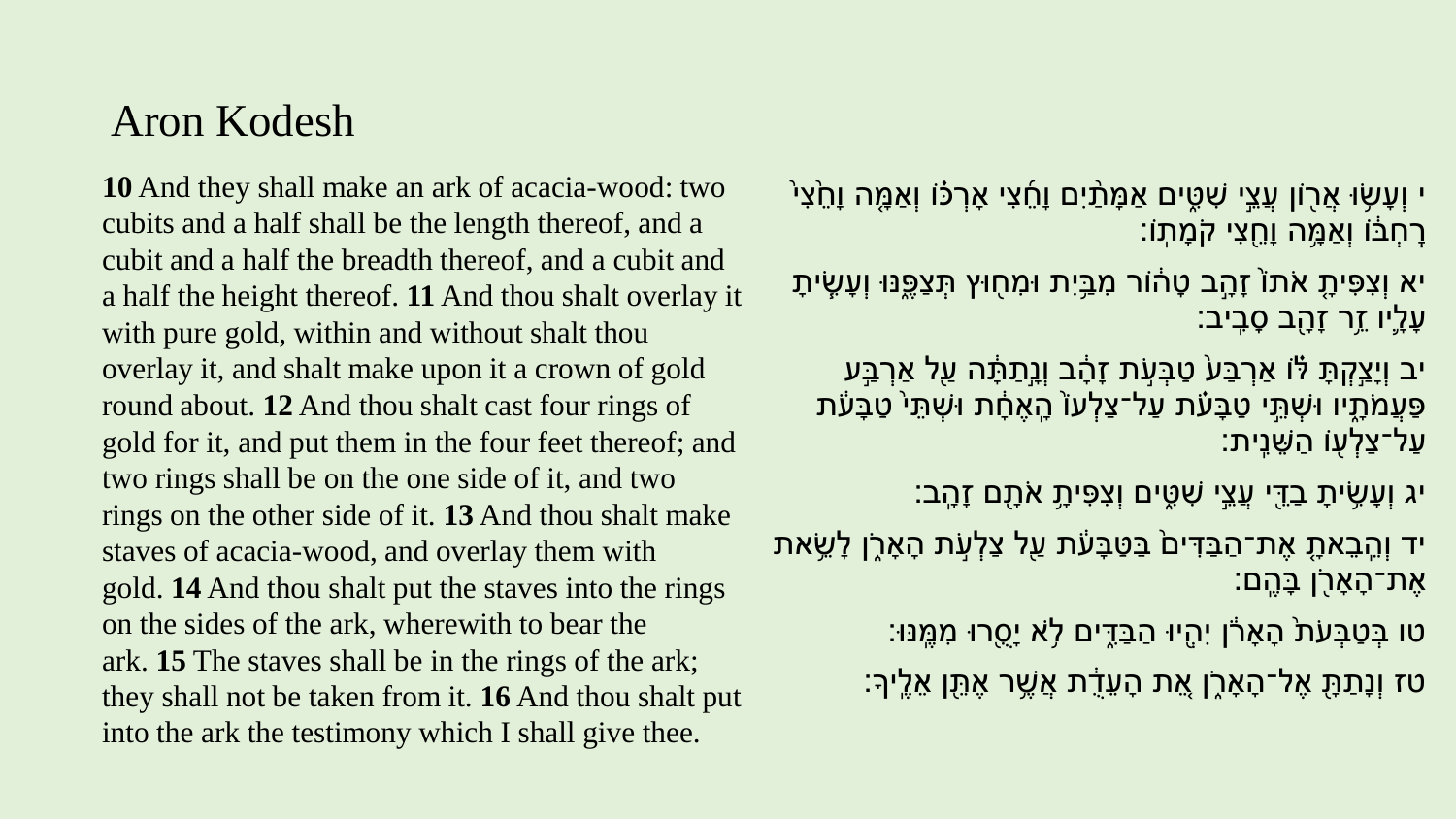# Staves in Other Vessels

שמות פרק כה )**ארון**(

(יג) וְעָשִׂיתָ בַדֵּי עֲצֵי שִׁטֵּים וְצִפִּיתָ אֹתָם זָהֶב:

יד) וְהֵבֵאתֶ אֶת־הַבַּדִּיםۢ בַּטַּבָּעֹׁת עַל צַלְעָׂת הָאָרֶן לָשֵׂאת אֶת־הָאָרָן) ב הֶֹֽ ם:

<u>ָּטְ בְּטַבְּעֹת הָאָרֹן יִהְיוּ הַבַּדֵּים לָא יָסֵרוּ מְמֵֽנּוּ:</u>

שמות פרק כה )**שלחן**(

ֹכח) וְעָשֶׂיתָ אֶת־הַבַּדִּיםׂ עֲצֵי שִׁטִּים וְצִפִּיתָ אֹתָם זַהֶב וְנִשָּׂא־בֶם) ּאֶת־הַשֶּׁלְחֶן:

### שמות פרק כז )**מזבח החיצון**(

(ו) וְעָשֶׂיתָ בַדִּים<sub>ْ</sub> לַמִּזְבֵּ֫חַ בַּדֵּי עֲצֵי שִׁטֵּים וְצִפִּיתָ אֹתָם נְחְשֶׁת:

ֿון ווּבָא אֶת־בַּדֶיו בַּטַּבָּעָׂת וְהָיוּ הַבַּדִּ֫ים עַל־שְׁתֵּ֣י צַלְעָׂת) (ז ֿהַמִּזְבֵּחַ בִּשְׂאֵת אֹתָוֹ:

### שמות פרק ל )**מזבח הזהב**(

ד) וּשְׁתֵּיْ טַבְּעْת זָהָב תַּעֲשֶׂה־לָּוֹا מִתַּחַת לְזֵרֹו עֲל שְׁתֵּי צַלְעֹתָ<del>ּ</del>יו (ד ֿתַּעֲשֶׂה עַל־שְׁנֵי צִדֶיו וְהָיָה לְבָתִּ֣ים לְבַדִּים לָשֵׂאת אֹתֻוֹ בָּהֲמָּה:

ה) וְעָשִׂיתָ אֶת־הַבַּדִּים עֲצֵי שִׁטִֵּים וְצִפִּיתָ אֹתָם זַהְב: (

### **מנורה?**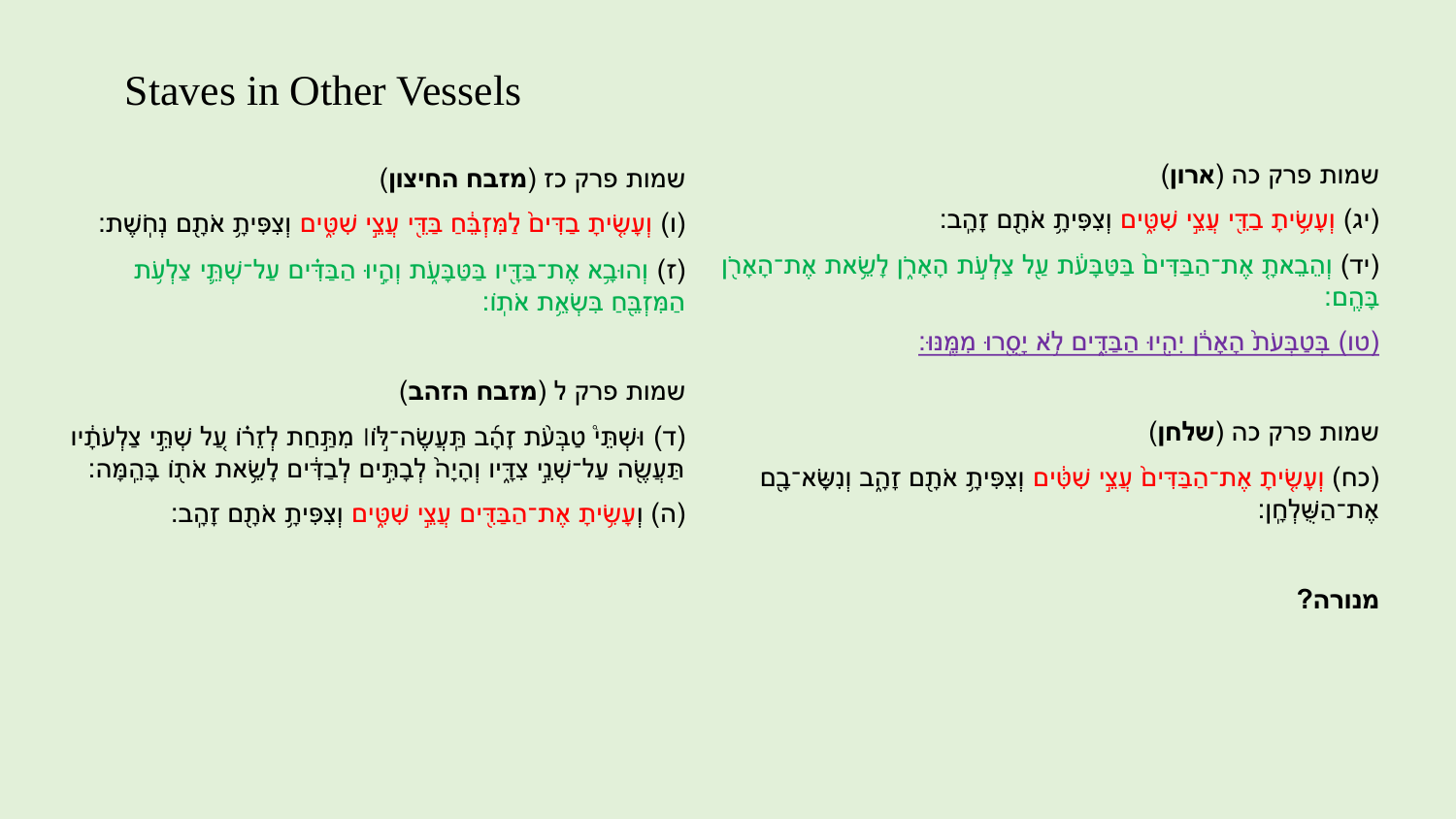# Is it prohibited to remove the poles?

Chizkuni Shemot 25

They shall not be moved- According to the simple reading, this is merely because there is no need to move these poles (i.e. they are in a place where people do not normally enter, so there is no concern for space.)

Rambam Laws of Temple Vessels 2:12-13

12 When the ark is transported from place to place, it should not be transported on an animal or on a wagon. Instead, it is a mitzvah for it to be carried on one's shoulders. Since David forgot and had it transported on a wagon, there was an outbreak [of Divine anger] at Uzzah.Instead, it is a mitzvah to carry it on one's shoulders, as the verse states: "For the holy task is their obligation. They shall carry it on their shoulders."

13 When [the Levites] carry the ark on their shoulders, they should carry it face to face, with their backs pointed outward and their faces inward. They must be careful that the staves of the ark are not removed from the rings. Anyone who removes one of the staves from the rings is liable for lashes, as the verse states: "The staves shall be in the rings of the ark. They shall not be removed from it."

חזקוני שמות פרק כה

ד"א לא יסרו ממנו לפי הפשט **אין צורך בבדים אלו להסירם** כי אין בהם שום טירוד ודוחק בהם לפי שהם בקדש הקדשים שאין יוצא ונכנס בו רק כה"ג ד' פעמים ביום אחד בשנה, אבל במזבח הנחשת הנתון בחצר שהכל נכנסין ויוצאין בו אם יהיו הטבעות תדיר בו יהיו טרודין ודוחקין הנכנסים והיוצאין לפיכך אין צריך שיהיו שם אלא בשעת המסעות כדכתיב והיו הבדים בטבעות וגו' בשאת אותו.

רמב"ם הלכות כלי המקדש פרק ב

הלכה יב

בעת שמוליכין את הארון ממקום למקום אין מוליכין אותו לא על הבהמה ולא על העגלות, ולפי ששכח דוד ונשאו על העגלה נפרץ פרץ בעוזא, אלא מצוה לנטלו על הכתף שנאמר כי עבודת הקדש עליהם בכתף ישאו.

הלכה יג

כשנושאים אותו על הכתף נושאין פנים כנגד פנים ואחוריהם לחוץ ופניהם לפנים, ונזהרים שלא ישמטו הבדים מן הטבעות, **שהמסיר אחד מן הבדים מן הטבעות לוקה, שנאמר בטבעות הארון יהיו הבדים לא יסורו ממנו.**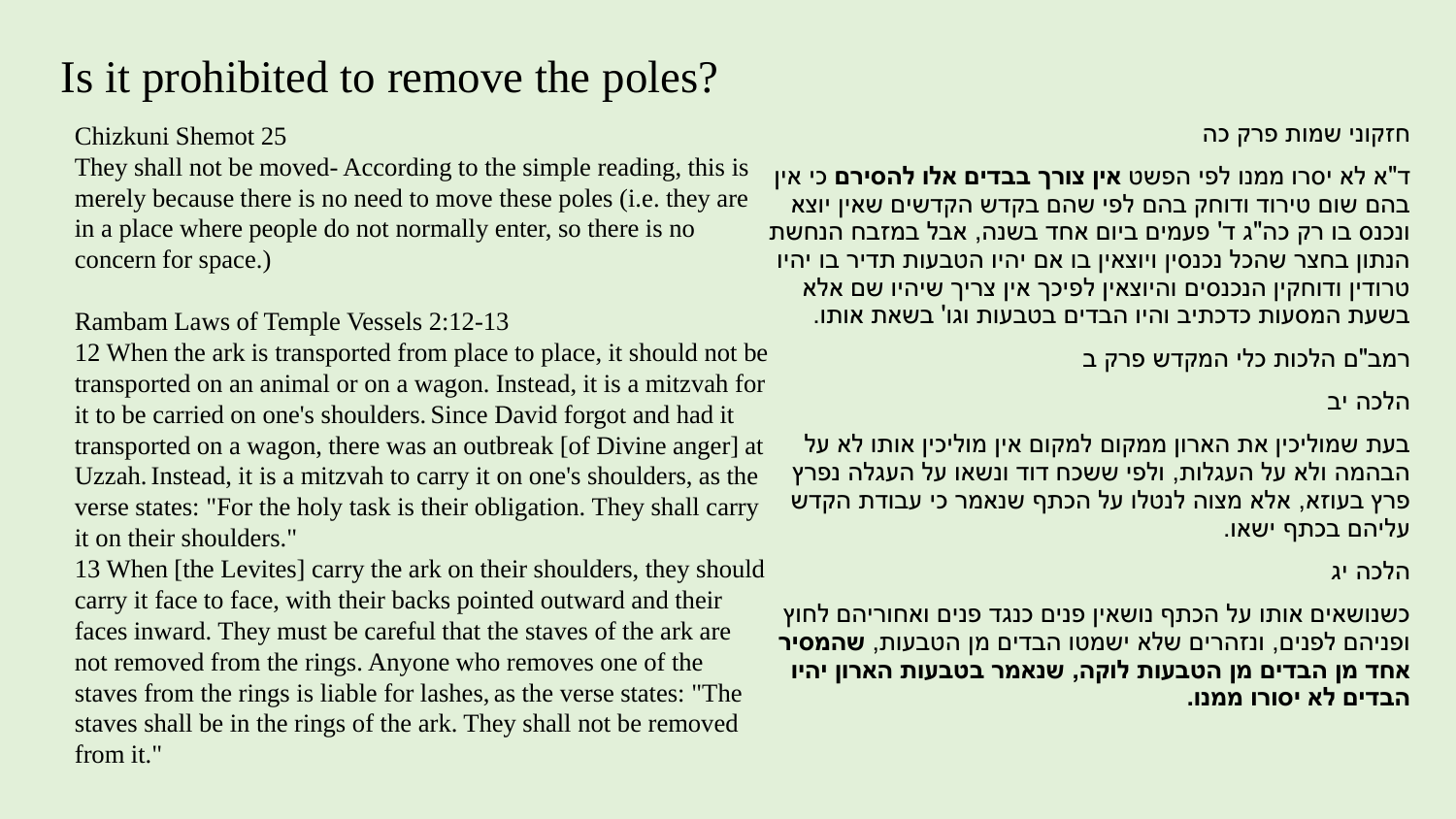# The Staves of the Ark (Practical Reason)

### Sefer Hachinuch Mitzvah 96

Because the ark is the abode of the Torah, which is our essence and honor, we must treat it with the utmost honor. Thus, we are commanded never to remove the poles of the ark, lest we need to quickly move the ark, and due to the quickness of the move, we do not check that the staves are fully fastened, which may cause the ark to fall, heaven forfend…

#### ספר החינוך פרשת תרומה מצוה צו

משרשי המצוה, לפי שהארון משכן התורה והיא כל עיקרנו וכבודנו, ונתחייבנו לנהוג בו כל כבוד וכל הדר בכל יכלתינו, על כן נצטוינו לבל נסיר בדי הארון ממנו, **פן נהיה צריכים לצאת עם הארון לשום מקום במהירות, ואולי מתוך הטרדה והחפזון לא נבדוק יפה להיות בדיו חזקים כל הצורך**, ושמא חס ושלום יפול ואין זה כבודו. אבל בהיותם בו מוכנים לעולם ולא יסורו ממנו, נעשה אותן חזקות הרבה ולא יארע תקלה בהן...

#### בכור שור שמות פרק כה

)טו( לא יסורו ממנו: מפני קדושת ארון **לא היה רוצה הקדוש ברוך הוא שישמשו בארון הקודש להסיר הבדים מלהכניסן בטבעות**, אלא כשבאין לנשאו מחזיקין בראשי הבדים ונושאים אותו, וכשמניחין אותו, הולכים להם מיד, מפני אימת הקדושה, ועתה נותן טעם לדבר.

### Bechor Shor Shemot 25

Because of the ark's holiness, Hashem did not want us to needlessly touch the Holy Ark, to remove and reinsert the poles. Rather, when we come to carry the ark, we simply hold the ends of the poles, and when we put it down, we immediately walk away, out of awe for its holiness.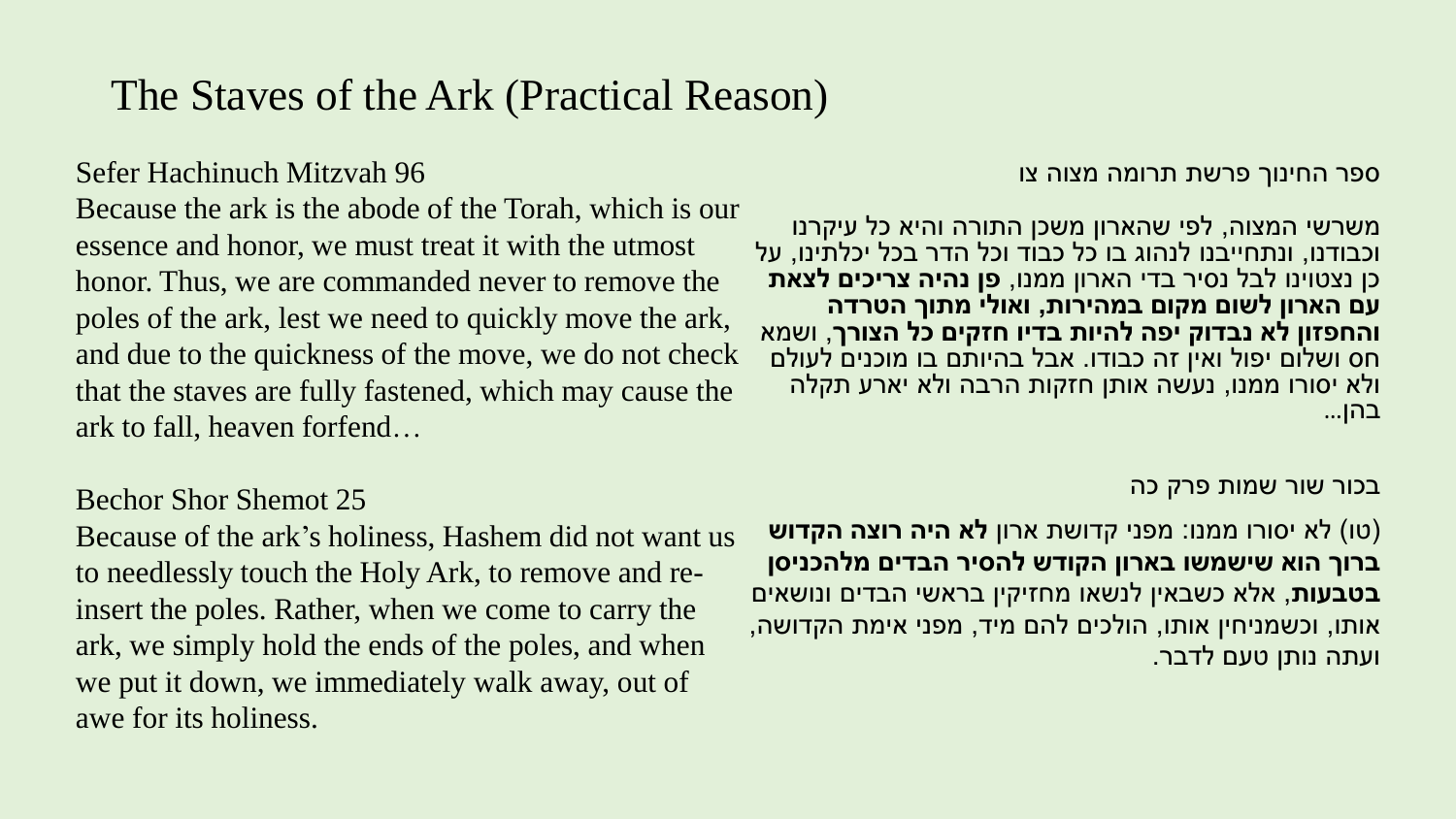# The Staves of the Ark (Symbolic Reason)

העמק דבר שמות פרק כה פסוק יד אמנם בטעם הדבר נראה דבא להגיד לנו דכח הארון שהוא התורה, וכח מזבח החיצון שהוא עבודה נישאים בכל דור ודור ממקום למקום היכן שישראל גולים

Ha'amek Davar Shemot 25:14 To give a reason for this (the command to place the staves in the rings for specifically the *aron* and the outside altar) it seems that the verses come to tell us that the power of the *aron*, which is Torah, and the power of the altar, which is Service, are transported in every generation to wherever Israel is exiled.

The בדים, the means of carrying the Ark, symbolically represent the command and the mission to carry the Ark and its contents, if it become necessary, away from the precincts of its present position. The command that these means of transport may never be lacking is to emphasise in our minds the fact that from the very beginning it must be made clear that this Torah and its mission is in no way bound or confined to the place or existence at any time of the Temple and Sanctuary.

This meaning of the constant presence of the בדים, as proof of the independence of the Torah of any place, receives further emphasis when it is contrasted to the other appurtenances of the Sanctuary, especially to the Table and Menora, both of which had to be supplied with priz, but the poles did not have to be permanently in place, but only inserted when actually to be used. The thought immediately jumps to one's mind: - Israel's Table and Israel's Menora — its material life in its full completeness, and its spiritual and intellectual life in complete clarity and brightness — are bound to the soil of the Holy Land. Israel's Torah is not.

Hirsch Commentary on the Pentateuch (tr. Isaac Levy 1989)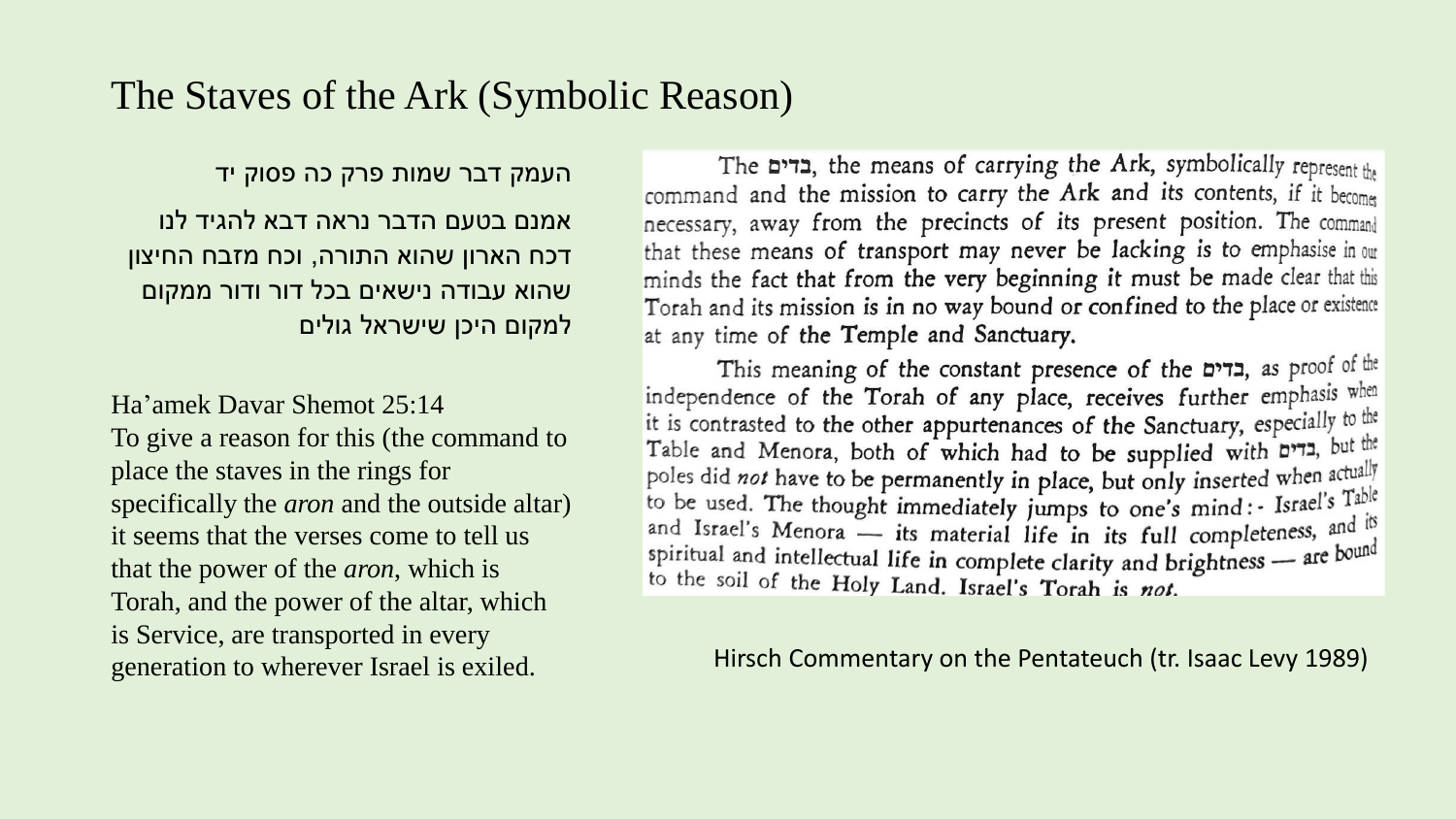# The Poles as Fully Symbolic

Bamidbar 4:4-6

**4** This is the service of the sons of Kohath in the tent of meeting, about the most holy things: **5** when the camp setteth forward, Aaron shall go in, and his sons, and they shall take down the veil of the screen, and cover the ark of the testimony with it; **6** and shall put thereon a covering of sealskin (?), and shall spread over it a cloth all of blue, and **shall set the staves thereof**.

### Ramban Bamidbar 4:6

And it seems correct that "they shall place" means that they fix them in the right place to be able to carry the ark. For the rings were much wider than the poles, so the poles could have shifted in the rings.

#### Tosafot Yoma 72b

Were I not fearful of my friends, I would suggest that there were really 8 rings on the ark (and 4 poles)… In four of the rings, poles were inserted that were never removed, and either above or below them were another four rings in which were placed poles to carry the ark when they were travelling. This is the meaning of the verse, "and they shall place the poles."

במדבר פרק ד

ֿד) זֶאת עֲבֹדֵת בְּנֵי־קְהֶת בָּאָהֶל מוֹעֵד קֹדֱשׁ הַקֱדָשִׁים).

َ וּבָ֫א אַהֲלָן וּבָנָיוֹ בִּנְסִֹעַ הָמַּחֲנֶה וְהוֹרְדוּ אֶת פָּרָׂכֶת הַמָּסֶךְ וְכִ֫סּוּ־בָ֫הּ אֶת אֲלִן ( ֿהַעֲדֵת:

)ו( וְנ תְ נֹ֣ ּו ע ל ּ֗ יו כְסּויֵ֙ עֹ֣ ֹור תַּ֔ חַ ש ּופ רְ שָ֧ ּו בֶֹֽ גֶד־כְלִֶׁ֛ יל תְ כ ַ֖לֶ ת מִ לְ מ ֵ֑ עְ ל ה **וְּשָ מַ֖ ּו בַ דָָּֽ יו:**

רמב"ן במדבר פרק ד פסוק ו

והנכון כי "ושמו" שיתקנו אותם להיות יוצאים לשאת אותו בהם, כי היו הטבעות רחבים ויאריכו הבדים בהם כרצונם ובלבד שלא יסורו ממנו:

תוספות מסכת יומא דף עב עמוד א

**ואי לאו דמסתפינא מחברייא הוה אמינא דח' טבעות היו** בארון וכן מוכיח הפסוק דכתיב ויצקת לו ארבע טבעות זהב ונתת על ארבע פעמותיו דהיינו ארבע קרנותיו כדמתרגמינן זוייתיה והדר כתיב ושתי טבעות על צלעו האחת ושתי טבעות על צלעו השנית משמע דארבע טבעות היו על שתי צלעותיו לבד מאותם ד' שעל ד' פעמותיו **בד' טבעות מהם היו בדים קבועין לא יסורו ובארבעה מהם שהיו למטה או למעלה מאותן טבעות היו משימין בדים בשעת סילוק המסעות לשאת את הארון בהם** והיינו הנך דכתב בהו ושמו בדיו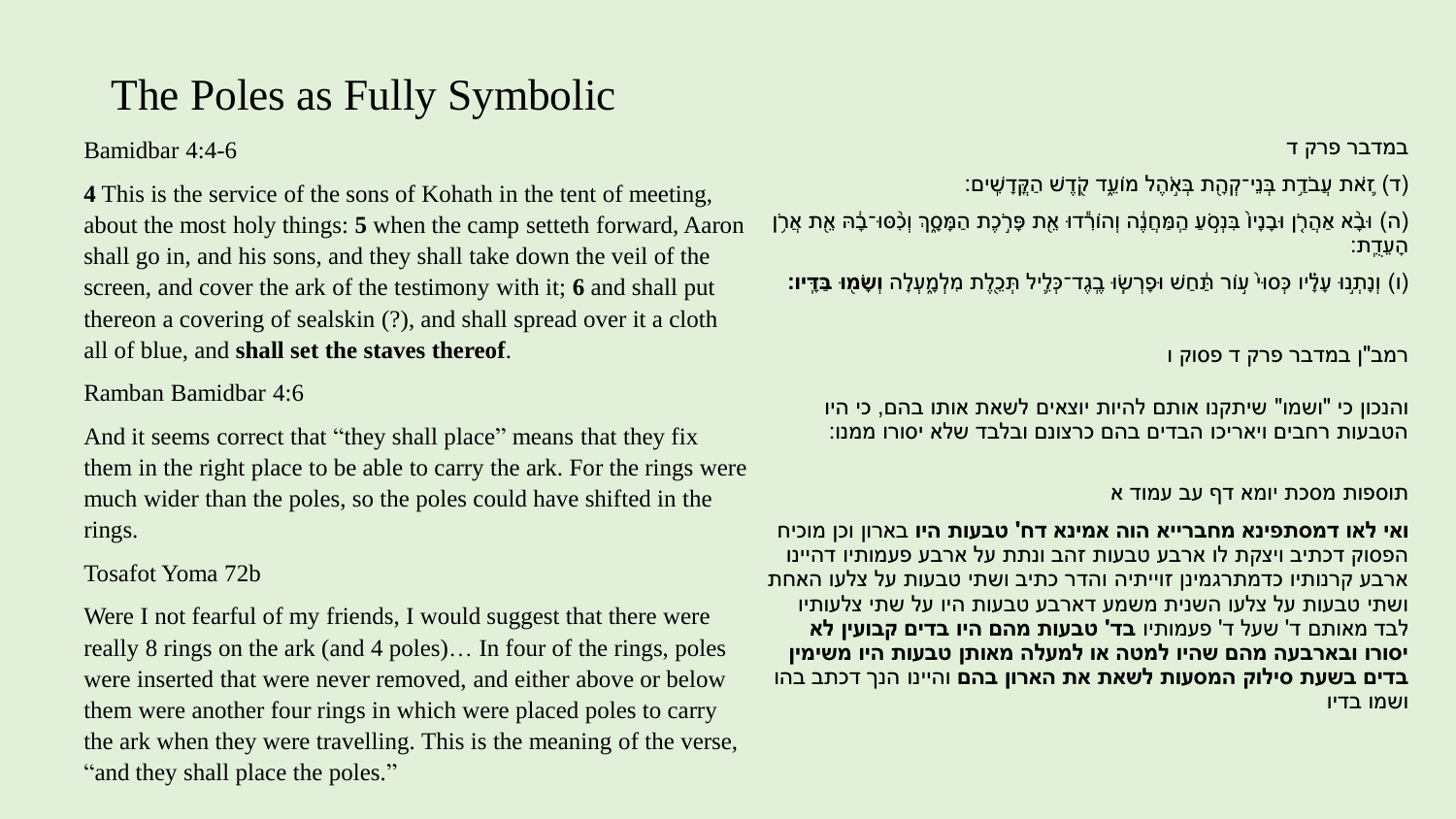# Exploring the Symbolism

Shemot 25:8

And let them make Me a sanctuary, that I may dwell among them.

### Kings I 8:27

But will God in very truth dwell on the earth? behold, heaven and the heaven of heavens cannot contain Thee; how much less this house that I have builded!

### Radak Kings I 8:27

This verse is asking, "Could it in truth be that God will dwell with humanity on the Earth? This is impossible to believe for You, God, are blessed and exalted above all else, and you have no space that may contain you, for you are the place of the Earth, but the Earth is not your place. If so, what I built for you is only by way of symbol and representation…" שמות פרק כה

(ח) וְעֵשׂוּ לִי מִקְדֵּשׁ וְשָׁכַנְתִּי בְּתוֹכֵם:

מלכים א פרק ח

ֹכִּז) כֶּי הַאֻּמְנָם יֵשֵׁב אֱלֹהָים עַל־הָאָרֶץ הָנֵּה הַשָּׁמַיִם וּשְׁמֵי הַשָּׁמַׂיִם לְא יְכַלְ כְלּ֔ ּוָך אִַ֕ ף כִֹֽ י־הַ בַַּ֥יִת הַ זֶַ֖ה אֲשֶַּ֥ ר ב נִֹֽ יתִ י:

רד"ק מלכים א פרק ח פסוק כז

)כז( כי האמנם - הה"א פתוחה כי היא לתימה כלומר באמת היא שישב אלהים עם האדם בארץ זה לא יתכן להאמין כי אתה תתברך ותתעלה על הכל אין לך מקום שיכילך כי אתה מקום העולם ואין העולם מקומך אם כן מה שבניתי הבית לך אינו אלא על דרך משל שיהיה רצונך וכבודך נמצא בבית הזה לשמוע אל התפלה אשר יתפללו במקום הזה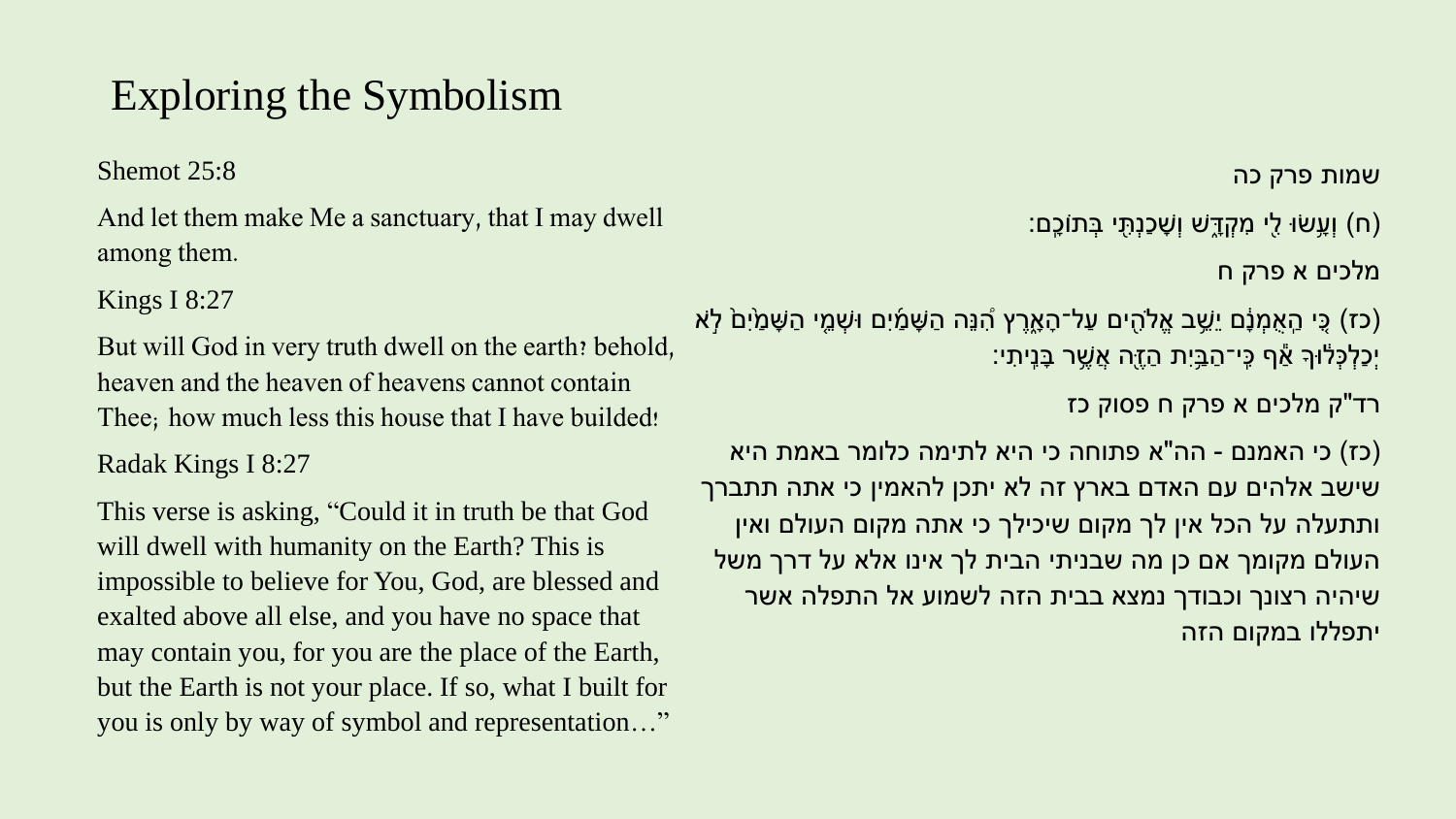# The Aron's Poles in the Temple

I Kings 8:6, 8

6 And the priests brought in the ark of the covenant of the LORD unto its place, into the Sanctuary of the house, to the most holy place, even under the wings of the cherubim…

8 And the staves were so long that the ends of the staves were seen from the holy place, even before the Sanctuary; but they could not be seen without; and there they are unto this day.

Talmud Yoma 54a (tr. Sefaria)

Rabbi Yehuda raised a contradiction. It is written: "The ends of the staves were seen," and it is written in that same verse: "But they could not be seen without" (I Kings 8:8). How can one reconcile this contradiction? **They were seen and yet not seen.** This was also taught in a *baraita*: "The ends of the staves were seen"; one might have thought that they did not move from their position and did not protrude at all. Therefore, the verse states: "And the staves were so long." One might have thought that they ripped through the curtain and emerged on the other side; therefore, the verse states: "They could not be seen without."

How is this so? The staves of the Ark pushed and protruded and stuck out against the curtain toward the outside, and appeared like the two breasts of a woman pushing against her clothes. As it is stated: "My beloved is to me like a bundle of myrrh, that lies between my breasts" (Song of Songs 1:13).

מלכים א פרק ח

)ו( וַי בִֹ֣ אּו הִַ֠ כֹהֲ נִים אֶ ת־אֲרֵּ֨ ֹון בְ רִ ית־יְקֹו ָ֧ק אֶ ל־מְ קֹומֶׁ֛ ֹו אֶל־דְּבִיר הַבַּיִת אֶל־קֹדֶשׁ הַקֱדָשֶׁים אֶל־ תַּחַת כַּנְפֵי ּהַכְּרוּבֵים:...

์ח) וַיַּאֲרִכוּ הַבַּדִּים וַיֵּרְאוּ רָאשֵׁי הַבַּדֶּים מִן־הַקְּדֶשׁ (ח עַל־פָּנֵי הַדְּבִׂיר וִלְא יֵרָאָוּ הַחֶוּצָה וַיִּהִיוּ שָׁם עַד הַיּוֹם הַ זֶֹֽ ה:

תלמוד בבלי מסכת יומא דף נד עמוד א

רב יהודה רמי: כתיב ויראו ראשי הבדים וכתיב ולא יראו החוצה - הא כיצד? - **נראין ואין נראין**. תניא נמי הכי: ויראו ראשי הבדים יכול לא יהו זזין ממקומן - תלמוד לומר ויארכו הבדים. יכול יהו מקרעין בפרוכת ויוצאין - תלמוד לומר ולא יראו החוצה. הא כיצד - דוחקין ובולטין ויוצאין בפרוכת, ונראין כשני דדי אשה, שנאמר צרור המר דודי לי בין שדי ילין.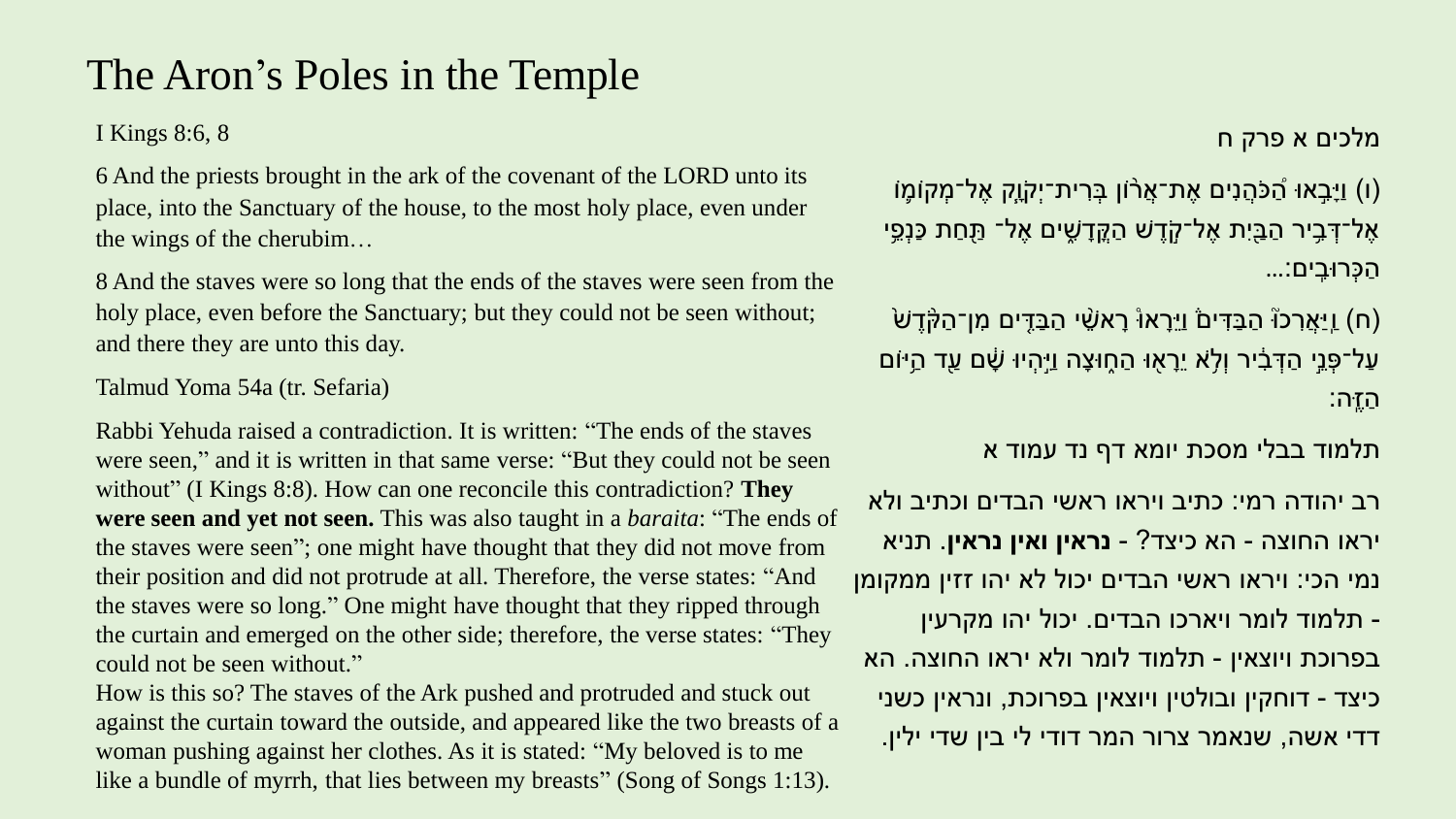# The Aron's Poles in the Temple

רד"ק מלכים א פרק ח פסוק ח

#### Radak I Kings 8:8

They made the staves longer toward one side, meaning, they pulled them out towards the outside because it was no longer necessary to carry them on shoulders. At first the staves were set up so they protruded equally on both sides… And they would no longer carry the ark on shoulders, so they pulled out the poles a little bit…

#### II Samuel 7:5-7

6 Go and tell My servant David: Thus saith the LORD: Shalt thou build Me a house for Me to dwell in? **6** for I have not dwelt in a house since the day that I brought up the children of Israel out of Egypt, even to this day, but have walked in a tent and in a tabernacle. **7** In all places wherein I have walked among all the children of Israel, spoke I a word with any of the tribes of Israel, whom I commanded to feed My people Israel, saying: Why have ye not built Me a house of cedar?

)ח( ויאריכו הבדים - האריכו אותם לחוץ כלומר שמשכו אותם כלפי חוץ **לפי שלא היה צריך עוד לשאת בכתף** ומתחילה היו הבדים נתונים בארון בשוה שהיו עודפים אחורי הארון כמו לפני הארון שהרי ארבעה אנשים היו נושאין אותו לכל בד שני אנשים אחד לפניו ואחד לאחוריו וכיון שהביאו הארון לדביר כמו שהיה עם בדיו **ולא היה עתיד עוד לנשוא בכתף האריכו הבדים ומשכו' כלפי חוץ עד שנראו ראשי הבדים על פני הדביר** כדי שיהיה נכנס שם כהן גדול ביום הכפורים להקטיר בין הבדים ולא יהיה פונה הנה והנה ולפיכך האריכו הבדים על פני הדביר ולא יראו החוצה לפני הדביר

#### שמואל ב פרק ז

ה) לֵךְ וְאֶמַרְתָּ אֶל־עַבְדֵי אֶל־דָּוֹד כָּה אָמַר יְקָׂוֶק הַאַתֶּה תִּבְנֶה־לֵּי בַיִת לְשִׁבְתִּי: ( (ו) כֵּי לָ**ֹא יָשַׁבְתִּי** בְּבַׂיִת *לְ*ֹמִיּוֹם הַעֲלתָّי אֶת־בְּנֵי יִשְׂרָאֵל<sup>י</sup>מִמִּצְרַׂיִם וְעֻד הַיּוֹם הַזֶּה וַאֱהָיֶה מִתְהַלֶּךְ בַּאָהֶל וּבְמִשְׁכֵּן:

(ז) בְּכָ**ֹ**ל אֲשֶׁר־הִתְהַלַּכְתִּי בְּכָל־בְּנֵי יִשְׂרָאֵל הֲדָבֶר דִּבַּ֫רְתִּי אֶת־אַחַד<sup>ִ</sup> שִׁבְטֵי יִשְׂרָאֵל ֿאֲשֶׁר צִוּׁיתִי לִרְעָוֹת אֶת־עַמֶּי אֶת־יִשְׂרָאֵל לֵאמֶר לֶמָּה לְא־בְנִיתֶם לֵי בֵּיִת אֲרָזִים: